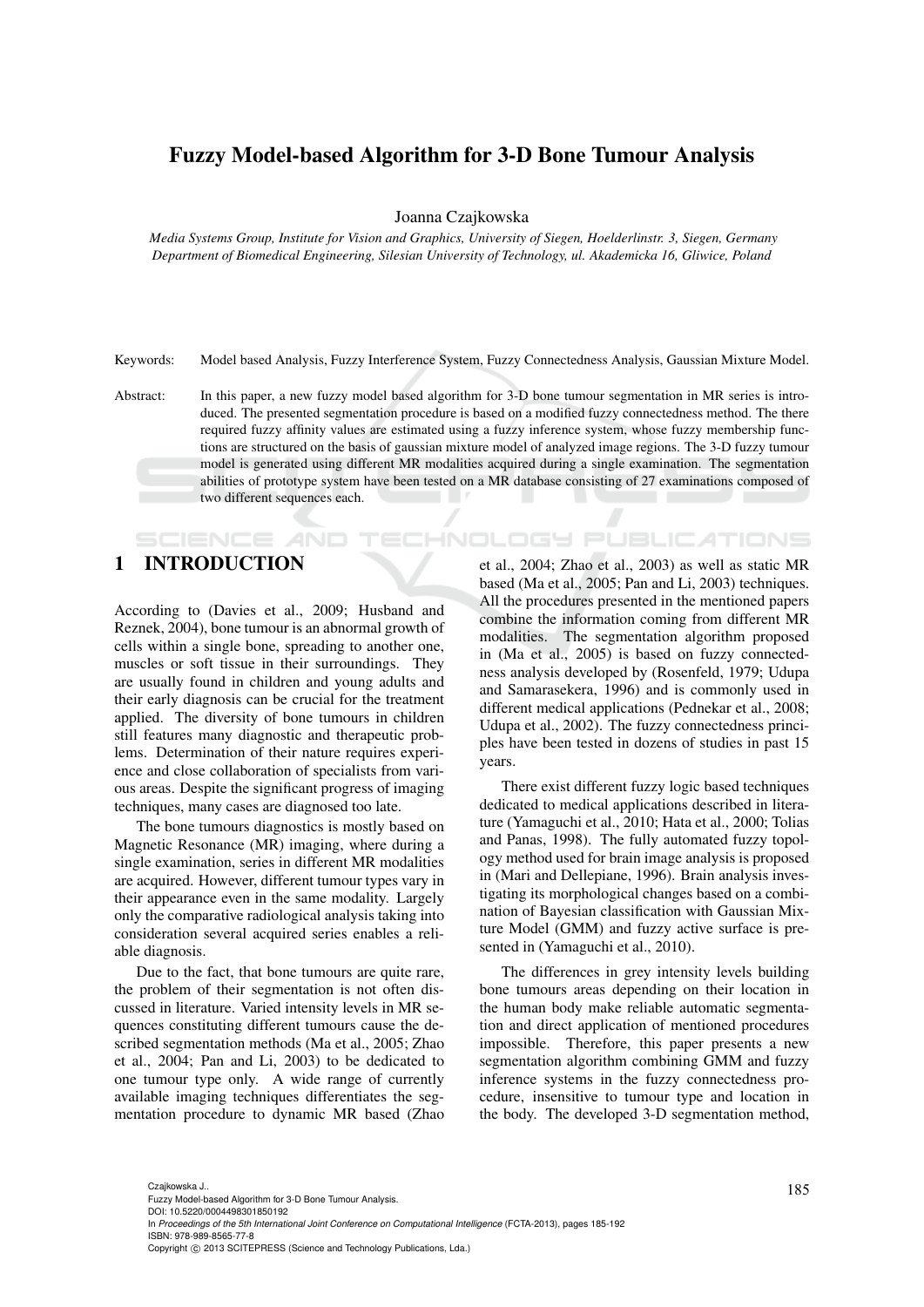based on the previously segmented tumour as well as surrounding tissues regions on a single slice, adopts the fuzzy inference system parameters to enable the analysis of the whole study.

Radiological diagnostic of bone tumours relies on comparative analysis of different MR images acquired during one examination. With this in mind, in the presented methodology a parallel analysis of two different MR series is applied.

In the following section, a short introduction to the fuzzy connectedness-based segmentation procedure is given. In section 3 the membership functions structured based on GMM are described. Section 4 introduces the used fuzzy inference system and section 5 presents the developed algorithm. Discussion concerning performed experiments and obtained segmentation results is given in section 6. Then, the last section (section 7) concludes the work and presents some plans for the future.

# 2 FUZZY CONNECTEDNESS BASED SEGMENTATION

The idea of fuzzy connectedness analysis in image processing and image segmentation has been given in works (Rosenfeld, 1979; Udupa and Samarasekera, 1996). The there presented methodology operates on multidimensional, multifeature sets of data, being connected and ordered. The points classified into an object are strongly connected with some relations having relatively lower values, when it comes to points outside the object. In medical image segmentation a multifeature data set often consists of grey intensity levels of pixels (or voxels – in volumetric data) in acquired CT, MR, US etc. studies. The image fusion methods applied afterwards make it possible to simultaneously analyse them all. In the presented study only MR data of bone tumours are collected, however the multifeature dataset is constructed with different MR modalities, namely T2-weighted, T1 weighted, T1-weighted contrast enhanced, etc.

Then, the segmentation procedure takes into consideration local similarities of the analyzed voxels, exploring their position  $\underline{e} = (e_x, e_y, e_z)$  and gray intensity levels  $I^d(\underline{e})$ , where  $d = \{1, ..., D\}$  is the dimensionality of feature space.

Fuzzy connectedness of two image points is estimated on the basis of their fuzzy relation – fuzzy affinity κ

$$
\kappa = \{ ((\underline{e}, \underline{d}), \mu_{\kappa}(\underline{e}, \underline{d})) : (\underline{e}, \underline{d}) \in C \times C \}, \quad (1)
$$

where  $\mu_{\kappa} \in [0,1]$  is the fuzzy affinity membership function of spels (spatial elements) *e* and *d*. The reflexive:  $\mu_{\kappa}(\underline{e}, \underline{e}) = 1$  and symmetric:  $\mu_{\kappa}(\underline{e}, \underline{d}) =$  $\mu_k(\underline{d}, \underline{e})$  fuzzy affinity is mostly given as

$$
\mu_{\kappa}(\underline{e}, \underline{d}) = \mu_{\alpha}(\underline{e}, \underline{d}) \cdot g(\mu_{\omega}(\underline{e}, \underline{d}), \mu_{\psi}(\underline{e}, \underline{d})), \quad (2)
$$

where  $\mu_{\alpha}$  is the functional form of adjacency relation  $\alpha$  and  $\mu_{\omega}$ ,  $\mu_{\psi}$  are intensity-based and intensity gradient-based components of the affinity, respectively. There are different forms of (2) discussed in (Udupa et al., 2002), from which the most popular in medical applications is the weighted gaussian variant

$$
\mu_{\kappa}(\underline{e}, \underline{d}) = \mu_{\alpha} \cdot (w_1 H_1(\underline{e}, \underline{d}) + w_2 H_2(\underline{e}, \underline{d})), \quad (3)
$$

with parameters  $w_1$  and  $w_2$  denoting positive constants fulfilling

$$
w_1 + w_2 = 1.
$$
 (4)

Components  $H_1$  and  $H_2$  are defined as:

$$
H_1(\underline{e}, \underline{d}) = \exp\left(-\frac{1}{2\sigma_1^2} \left(\frac{I(\underline{e}) + I(\underline{d})}{2} - \lambda_1\right)^2\right),
$$
  
\n
$$
H_2(\underline{e}, \underline{d}) = \exp\left(-\frac{1}{2\sigma_2^2} \left(|I(\underline{e}) - I(\underline{d})| - \lambda_2\right)^2\right).
$$
\n(5)

Pairs  $\lambda_1$ ,  $\sigma_1$  and  $\lambda_2$ ,  $\sigma_2$  are the expected parameters of the segmented object, describing its gray intensity and gradient.

To determine the relations of spels *e* and *d* the concept of digital path has been introduced (Udupa and Samarasekera, 1996). A nonempty path *ped* from  $e = e^{(1)}$  to  $d = e^{(m)}$  is any sequence of elements  $\langle \underline{e}^{(1)}, \underline{e}^{(2)}, \ldots, \underline{e}^{(m)} \rangle$ , such that for any  $i \in [1, m-1]$ pair  $\langle \underline{e}^i, \underline{e}^{(i+1)} \rangle$  a link exists. The strength of a path is given by the strength of its weakest link (with the smallest affinity). The strength of the "strongest" paths between two image points (spels) *e* and *d* describes their connectedness.

Finally, the fuzzy κ-connectedness relation *K* between two image points *e* and *d* is given as follows

$$
\mu_K(\underline{e}, \underline{d}) = \max_{p_{ed} \in P_{ed}} [\mu_N(p_{ed})], \tag{6}
$$

where

INII

$$
\mu_N(p_{ed}) = \min_i \{ \mu_k(\underline{e}^{(i)}, \underline{e}^{(i+1)}) \}.
$$
 (7)

Fuzzy affinity scene *ℓ<sup>o</sup>* with respect to object's starting point  $\phi$  is then given by

$$
\ell_o(\underline{e}) = \mu_K(\underline{o}, \underline{e}). \tag{8}
$$

Then, the segmented fuzzy object  $O(\rho)$  containing starting point *o* is obtained using the thresholding procedure on scene *ℓo*. The problem of threshold selection is solved by introducing the second object, treated as a background region with its own seed point *b*. Therefore, spel *e* belongs to object  $O(o)$  if  $\mu_K(\underline{o}, \underline{e}) > \mu_K(\underline{b}, \underline{e})$ . The already described approach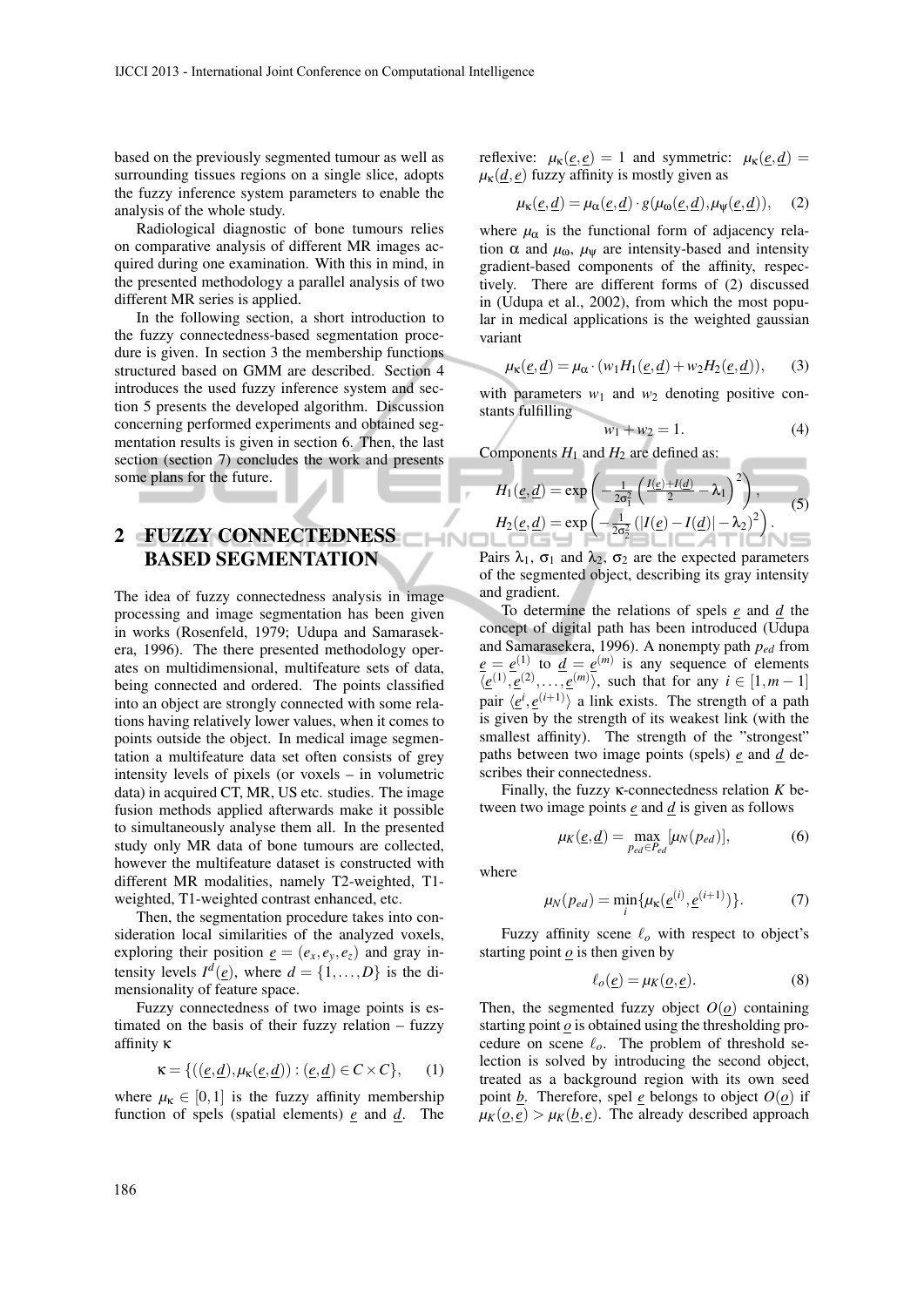is called the Relative Fuzzy Connectedness method and it is discussed in detail in (Udupa et al., 2002; Udupa and Samarasekera, 1996). To solve the shortest path problem the authors use the dynamic programming approach, which in (Carvalho et al., 1999) has been replaced by the Dijkstra's Algorithm. In the later FC applications (Saha and Udupa, 2001) also the single seed points belonging to the object as well as the background have been replaced by the seed points sets.

In cases of clearly visible tissues and sharp enough edges the already described FC-based segmentation method yields very good results. Based on the selected seed points areas the required intensity and intensity gradient parameters are there easy to estimate. The pathologies, like soft tissue tumours, with a more complex structure can be segmented applying a clustering based FC analysis presented in (Badura et al., 2011). The analysed image data are first clustered and the obtained clusters parameters are then utilised in the FC step.

The idea introduced in this paper is to adopt the fuzzy connectedness approach to multifeature bone tumour analysis. The presented methodology is based on two different MR modalities. Two exemplary images of a bone cyst on coronal Short Time Inversion Recovery (STIR) and Fast Spin-Echo (FSE) T1 weighted series are shown in Figure 1. In the radiological diagnosis the comparative analysis of both the series is utilised. Due to this fact, first, different 3- D multifeature clustering procedures (McLachlan and Peel, 2000; Heo and Gader, 2010) have been applied. However, none of the implemented multifeature algorithms has yielded satisfactory final segmentation results. Therefore, a fuzzy inference system simulating experts reasoning, described in the following sections, has been developed.



Figure 1: A bone cyst visualised on a single slice coming from two different MR coronal series: left – STIR, right – FSE T1-weighted.

Let us assume that there are two reference regions selected on a single slice: tumour area and the background, respectively. The areas are then transferred into both the analyzed modalities. Let the already given regions constitute the expert knowledge. Due to

the fact that the grey intensity levels constructing the tumours areas vary depending on the analyzed lesion and its location in the patients body, the fuzzy rules and dictionary are adaptively created for each single tumour case. The varying grey intensity levels building tumour as well as background areas on both MR sequences are described using the Gaussian Mixture Model. The obtained models are then used both in a fuzzy system dictionary and the rules base. The crisp value at the output of the developed fuzzy inference system is the fuzzy affinity value  $\mu_K(\rho, \rho)$ .

## 3 GAUSSIAN MIXTURE MODEL

Gaussian Mixture Model (GMM) is a semiparametric technique, which enables estimating a probability density function with a mixture distribution (McLachlan and Peel, 2000; Dempster et al., 1977), defined as a weighted sum of its components.

Let be a set of *N* vectors  $\underline{x}_n = [x_n^1, x_n^2, \dots, x_n^D]^T$ ,  $n \in \{1, \ldots, N\}$ , where D is the dimensionality of feature space. Consider a mixture model with  $K(K > 1)$ components in  $R^n$  for  $n \geq 1$ . The probability density function of vector  $\mathbf{x}$  in the mixture is given as

$$
p(\underline{x}) = \sum_{k=1}^{K} \pi_k p_k(\underline{x}), \qquad (9)
$$

where  $p_k(x)$  is the density of *k*-th component and  $\pi_k \in [0,1]$  are the mixing proportions coefficients fulfilling

$$
\sum_{k=1}^{K} \pi_k = 1.
$$
\n(10)

In the Gaussian Mixture Model each group of the data is assumed to be generated by a normal probability distribution

$$
p_k(\underline{x}) = \frac{1}{(2\pi)^{\frac{D}{2}} \det(\Sigma_k)^{\frac{1}{2}}}\exp\left\{-\frac{1}{2}(\underline{x}-\lambda_k)^T \Sigma_k^{-1}(\underline{x}-\lambda_k)\right\},\tag{11}
$$

where  $\lambda_k$  and  $\Sigma_k$  are the parameters of *D*-dimensional normal probability distribution  $N(\lambda_k, \Sigma_k)$ , mean values vector and covariance matrix, respectively.

The maximum likelihood estimator of parameter  $\Theta = {\Theta_1, \Theta_2, \dots, \Theta_K}$ , where  $\Theta_k = {\lambda_k, \Sigma_k}$ , of a parametric probability distribution is found using the Expectation-Maximization (EM) algorithm (Dempster et al., 1977). Since the EM procedure is dedicated to incomplete data sets analysis, it iteratively alternates between finding the greatest lower bound to the likelihood function, making guesses about the complete data and then maximizing this bound by finding the Θ that maximizes  $p(x|\Theta)$  over Θ.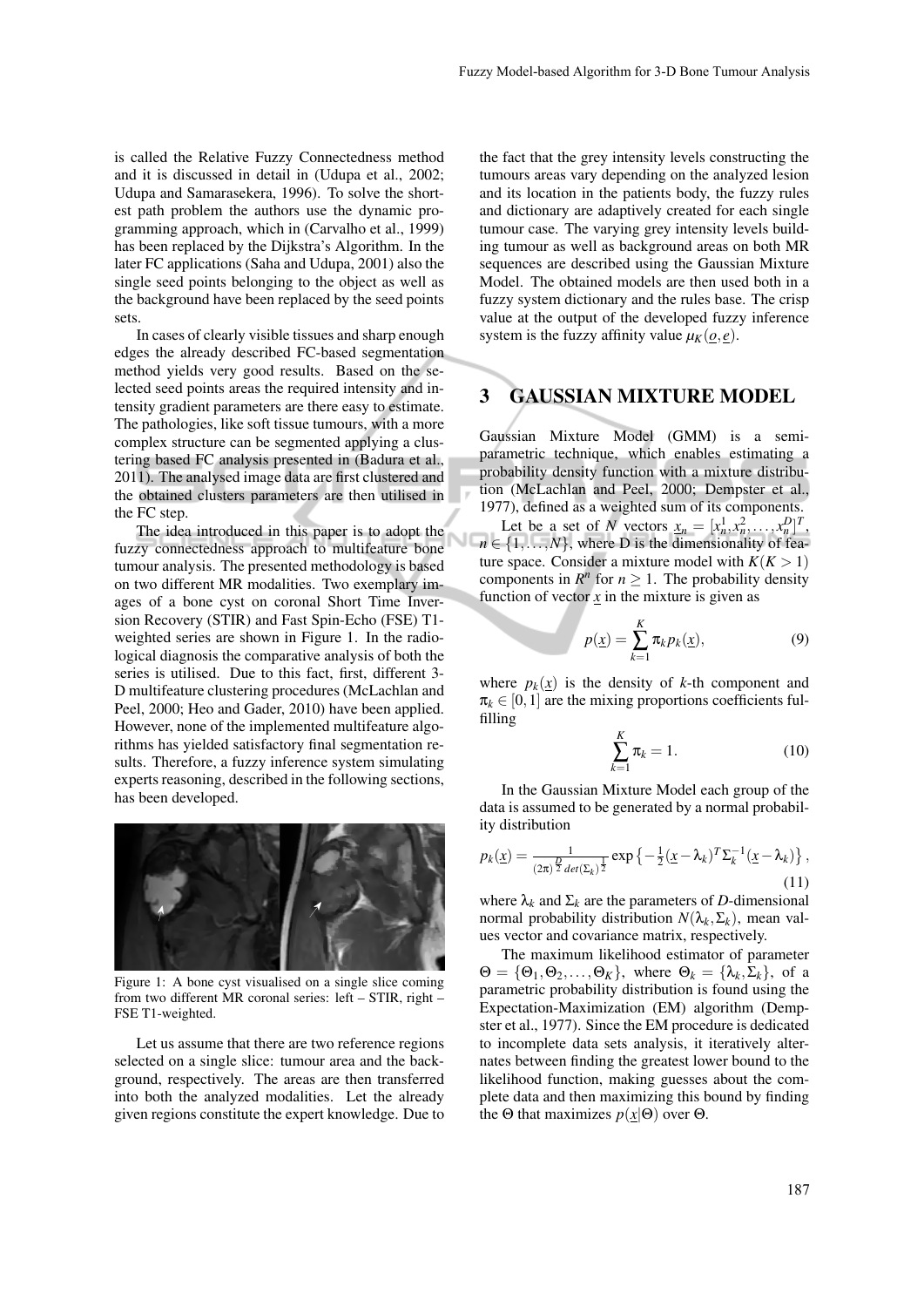The EM algorithm requires starting points as well as clusters number selection. The required parameters are estimated applying the unsupervised cascade clustering procedure and Kernelised CS cluster validity measure discussed in detail in (Czajkowska et al., 2012).

In the proposed segmentation procedure the adaptively generated bone tumour as well as background model constitute the basis for fuzzy inference system. The obtained components parameters are used in the fuzzy dictionary, which defines the membership functions of fuzzy rules. The combination of different components building particular image regions is the basis for fuzzy rules generation.

#### 4 FUZZY INFERENCE SYSTEM

There exist different fuzzy reasoning systems described in literature (Yamaguchi et al., 2010; Hata et al., 2000; Siler and Buckley, 2005) and also applied to medical tasks. The basic structure of such systems consists of three components: dictionary defining the membership functions, base of fuzzy IF-THEN rules and reasoning mechanism.

Historically the first fuzzy control system, based on Zadeh's formulations from 1973, was introduced by Mamdani in 1976. The input numbers are there translated into linguistic terms and the fuzzy rules map them onto linguistic terms describing the system output. Then, the output linguistic terms are translated back into the numbers. The procedures of translations are known as fuzzification and defuzzification, respectively. A typical fuzzy rule in such a system is constructed as follows:

IF input1 is 
$$
A_i^1
$$
 AND input2 is  $A_i^2$   
THEN output is  $B_i$  (12)

It tries to formulate the expert knowledge using some linguistic rules. An exemplary rule dedicated to the task of bone tumour segmentation can be simply described as:

"IF the intensity level of the area in 
$$
T2
$$
 – weighted series is very high

\nAND the intensity level of the area in  $T1$  – weighted series is very low

\nTHEN the analyzed region might be a tumour"

There are different combinations of grey intensity levels suggestive of bone tumour defined by the experts and consequently different linguistic rules connected with them. Simultaneously, there exists a set of linguistic rules defining the healthy tissues. The developed fuzzy inference system attempts to describe the majority of them.

Let the fuzzy sets in the fuzzy premises of *i*-th rule be given as  $A_i^1$  and  $A_i^2$ , respectively and the fuzzy set in the conclusion of *i*-th rule is denoted as  $B_i$ . In the exemplary radiologist reasoning rule, the fuzzy sets  $A_i^1$  and  $A_i^2$  are given as "high" and "low" and  $B_i$  as "might be tumour".

The fuzzy control algorithm developed by Mamdani is based on two concepts: fuzzy implication and compositional rule of inference (Kickert and Mamdani, 1978). Assume two fuzzy sets: *A* of the universe of discourse  $X$  and *B* of  $Y$  defined by their fuzzy membership functions  $\mu_A$  and  $\mu_B$ . The membership function of a fuzzy implication *S*: "IF *A* then *B*" is then defined as

$$
\mu_s(x, y) = \min[\mu_A(x); \mu_B(y)], \quad x \in \mathbb{X}, \ y \in \mathbb{Y}. \tag{14}
$$

For such given implication *S*, fuzzy set *B ′* of the universe of discourse Y inferred by a given fuzzy set  $A'$ of X, has a membership function estimated as

$$
\mu_{B'}(y) = \max \min[\mu_{A'}(x); \mu_s(x, y)], \quad x \in \mathbb{X}, y \in \mathbb{Y}.
$$

 $\frac{1}{2}$  (15) In fuzzy systems found in research applications there are different rules describing one phenomenon. When the rules conditions are matched, a set of actions will be activated. Each rule, with the antecedent non-zero matching degree, contributes an output with the activation value equal to it. The final system output taking into consideration all the activated rules is constructed using an aggregation operation. Its most common implementation is operator max, however there exist different aggregation operators found in real applications, like algebraic sum or the bounded product.

Coming back to the bone tumours analysis, the already described fuzzy system is used in the fuzzy connectedness analysis in order to estimate the fuzzy affinity value of the spels connection, instead of the functions given by (4) and (5).

### 5 ALGORITHM

Before the segmentation procedure begins, thanks to the positioning information provided by the DICOM header, the positions of voxels belonging to the two analysed MR series are matched.

The segmentation procedure starts on the basis of exemplary region selection performed by an expert. The automated part of analysis begins with the adaptive 3-D filtering method (Perona et al., 1994). The there required parameters are adaptively estimated based on the assumptions given in (Positano et al.,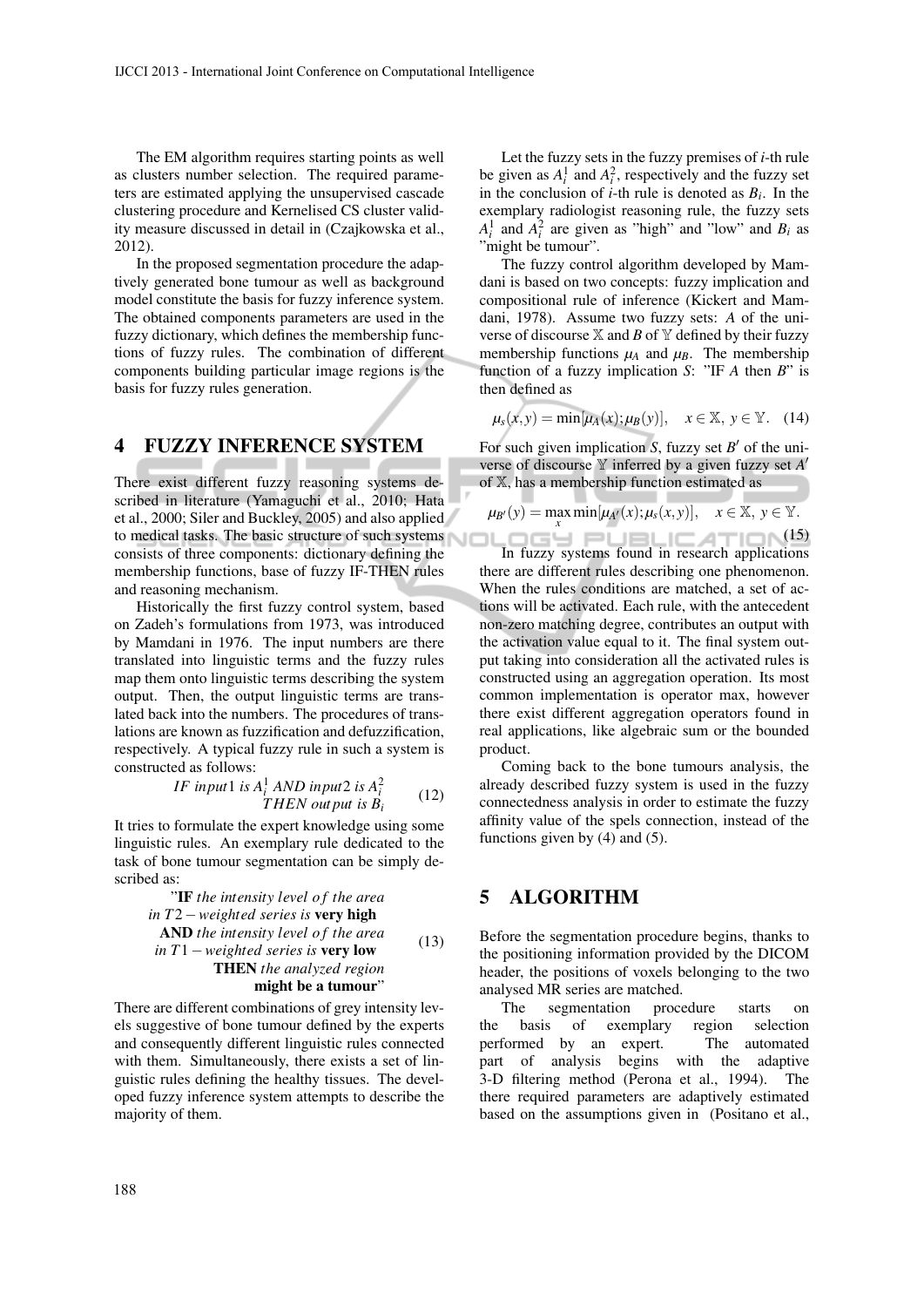2000). The goal of this analysis step is firstly the reduction of noise and thereby an increase in the signal-to-noise or contrast-to-noise ratios while maintaining the edge lines. Secondly, as a result of smoothing the objects areas the number of groups in the clustering procedure, being the next step, decreases and the analysis is not sensitive to outliers.

The main part of performed analysis constitutes of four steps discussed in previous sections, whose combination is shown on the block diagram in Figure 2.



Figure 2: The flow chart of 3-D bone tumours segmentation procedure

First, based on the reference expert selections, personalized GMMs of bone tumour and background areas are generated. The detailed discussion of the algorithm is given in section 3. Let the obtained GMMs of tumour area be given as  $G_t^{1,2}$  and of the background as  $G_h^{1,2}$  $b<sup>1,2</sup>$ , respectively. Both GMM pairs are the sets of mixture components parameters θ and voxels *C* classified into each of  $K_t$  or  $K_b$  groups

$$
G_t^i = (\theta_{1_t}^i, C_{1_t}^i), (\theta_{2_t}^i, C_{2_t}^i), \dots, (\theta_{K_t}^i, C_{K_t}^i),
$$
  
\n
$$
G_b^i = (\theta_{1_b}^i, C_{1_b}^i), (\theta_{2_b}^i, C_{2_b}^i), \dots, (\theta_{K_b}^i, C_{K_b}^i),
$$
 (16)

where index  $i = \{1, 2\}$  refers to two simultaneously analysed MR sequences.

Based on them, the input membership functions describing the intensity levels constituting tumour as well as background areas are defined. An exemplary set of membership functions obtained for a bone cyst in STIR and T1-weighted sequences (Figure 1) is visualised in Figure 3. The membership functions defined for the tumour area are marked with the black

solid lines and the membership functions defined for the background are given by the grey dashed lines.



Figure 3: An exemplary set of membership functions generated for a bone cyst in STIR (top) and T1-weighted (down) sequences. The membership functions defined for the tumour area are marked with the black solid lines and the membership functions defined for the background are given by the grey dashed lines.

Since the fuzzy connectedness analysis is used in the segmentation step, the system inputs should cause two adjacent spels to obtain their affinity value. The functions given by (4) and (5) take into consideration the mean intensity value  $0.5(I(e) + I(d))$  and gradient *|I*(*e*)*−I*(*d*)*|*. Since the attempts of modelling gradient values characterising tumour or healthy tissues have not provided any useful information, the inputs to the fuzzy system are defined as  $x_i = 0.5(I^i(\underline{e}) + I^i(\underline{d})).$ 

Two membership functions in the conclusions of rules are shown in Figure 4. The output of the system is the affinity value of two adjacent spels. The membership function visualised using the black solid line defines the "high" affinity and the dashed line defines the "low" affinity of spels connection. Moreover, to reduce the computation time associated with the relative FC analysis, the meaning of "big" affinity value is "it might be tumour". Based on the graph of the functions in Figure 4, the threshold defining the tumour area can be set to 0*.*45.



Figure 4: An exemplary set of membership functions on the output of the fuzzy inference system. The black solid line defines the tumour and the grey dashed line represents the background.

Let the fuzzy sets in premises referring to  $G_t^{1,2}$ and  $G_h^{1,2}$  $a_b^{1,2}$  are given as  $A_{k_t}^i$  and  $A_{l_b}^i$ , and the fuzzy sets in conclusions as  $B_h$  – "high" and  $B_l$  – "low". Then, on the basis of sets  $G_t^{1,2}$  and  $G_b^{1,2}$  $b^1$ <sup>1,2</sup> and all the positions of voxel  $\subseteq$  the unique fuzzy rules  $R_t^l$ ,  $l \in \{1, 2, \ldots L\}$  and  $R_h^p$  $b^p, p \in \{1, 2, \ldots P\}$  defining tumour and non-tumour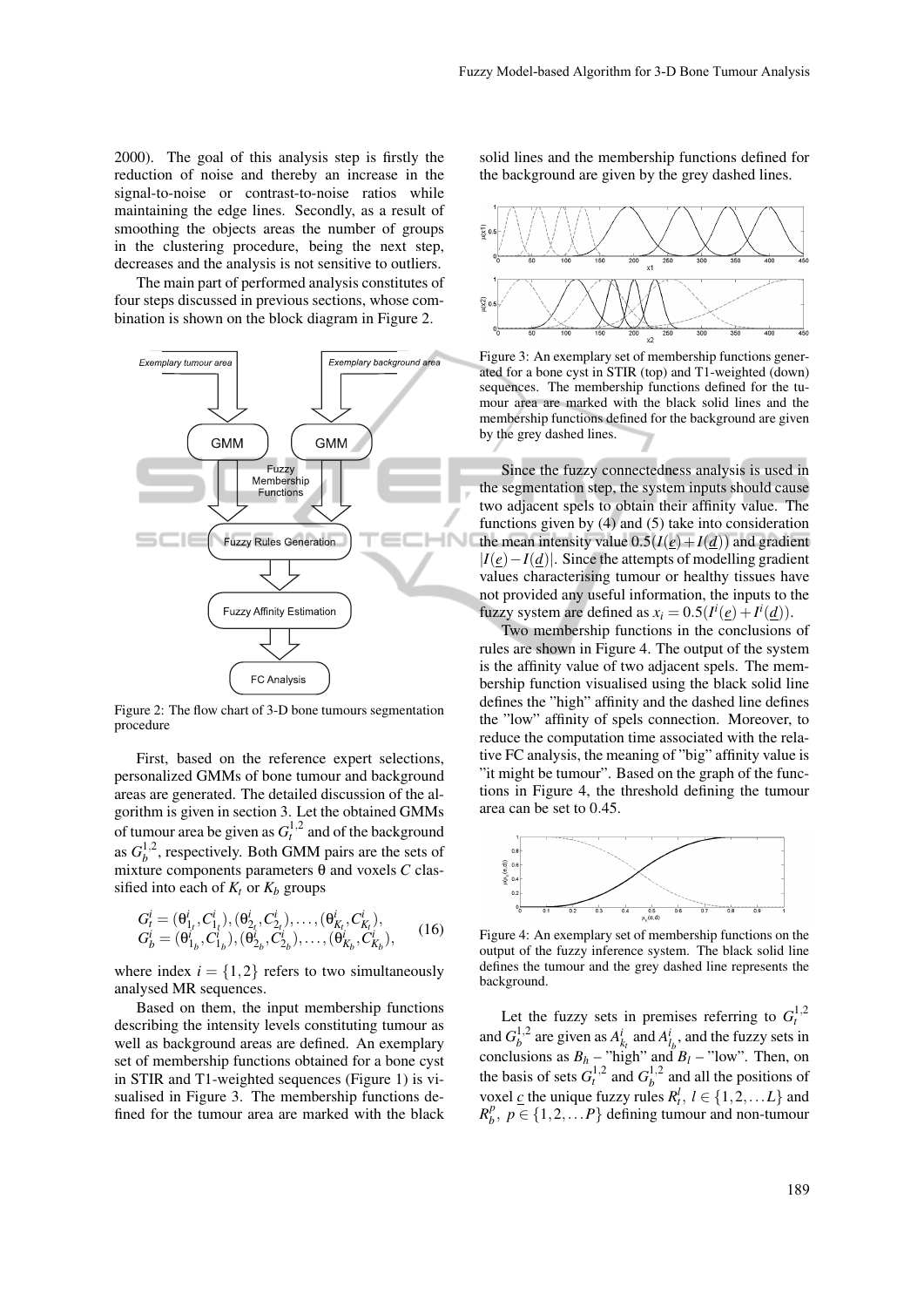areas, respectively, are generated as follows:

1: **if**  $\underline{c}$  ∈  $T$  and  $\underline{c}$  ∈  $C_{k}^1$  and  $\underline{c}$  ∈  $C_{k}^2$ , where  $T$  is the set of reference tumour voxels then

 $\mathcal{D}$ 

$$
R_t^l: IF x1 is A_{k_t}^1 AND x2 is A_{l_t}^2
$$
  
THEN  $\mu_K(\underline{e}, \underline{d})$  is B<sub>h</sub> (17)

- 3: end if
- 4: **if**  $\underline{c}$  ∈  $T$  and  $\underline{c}$  ∈  $C_{k_t}^1$  and  $\underline{c}$  ∈  $C_{k_t}^2$ , where  $T$  is the set of reference background voxels then

5:

$$
R_b^p: IF x1 is A_{k_b}^1 AND x2 is A_{l_b}^2
$$
  
THEN  $\mu_K(\underline{e}, \underline{d})$  is B\_l (18)

6: end if

For each pair of the adjacent voxels the output linguistic value is then translated into their fuzzy affinity. In the defuzzification step the center of gravity method is employed. Using the precomputed affinity tables, the multiseeded FC algorithm described in (Badura et al., 2011) is performed. AND TEC :HN

To reduce the false positive regions in the case when the tumour is connected with the healthy tissues having similar characteristics, a convex hull-based postprocessing technique is applied. Starting from the reference slice the there obtained tumour convex hull is then mapped into the adjacent slices. The comparison of areas of tumour like regions covered and uncovered by the convex hull provides the information concerning the final segmentation results.

## 6 EXPERIMENTS AND RESULTS

To evaluate the ability of developed methodology, the database consisting of 27 examinations of 18 patients studies has been used. The therein contained cases have included 5 types of bone tumours: *chondromas, Ewing's sarcomas, osteosarcomas, bone cysts and chondrosarcomas.* In total, 413 pairs of slices have been analysed. An individual pair have consisted of T1-weighted, T1-weighted contrast enhanced and fat saturated, T2-weighted or STIR sequences in different MR projections: axial, sagittal and coronal. The FC threshold values have been set to 0*.*45 and 0*.*5.

All the obtained results have been discussed with an expert, who jugged them on each slice in each examination. As a result the obtained image regions have been divided into three classes: true positive (TP) – the coherent areas containing a correctly indicated tumour, false positive (FP) – a coherent region containing healthy tissues incorrectly classified as tumorous, false negative (FN) – a coherent region containing tumour areas incorrectly classified as healthy tissue.

The accuracy of presented segmentation procedure has been estimated based on the following similarity coefficient

$$
DV = \frac{FP + FN}{TP + FN},\tag{19}
$$

yielding the value equal 0 when the segmentation results are fully correct. The obtained *DV* value for the bone tumours database has been equal to 0*.*12, which is sufficient for computer assisted diagnosis systems.

Exemplary results for 3 different types of bone tumours are shown in Figures 5 - 7.

The original fuzzy connectedness algorithm (FC1) described in (Udupa et al., 2002) as well as its modification (FC2) developed in (Badura et al., 2011) were used to compare the obtained results, which were categorized into two groups: the segmentation results in the homogeneous and in-homogeneous image series. The numerical results (DV values) are summarized in the Table 1, where the last column (FIS) provides the results obtained using the proposed methodology. The first row of Table 1 shows that the segmentation results obtained for homogeneous image data are comparable with other methods. The second row proves a superiority of the proposed method over another approach described in literature, which results are insufficient for computer assisted diagnosis systems and not acceptable by a radiologist.

Table 1: Accuracy of different segmentation procedures – DV coefficient.

|                | FC <sub>1</sub> | FC <sub>2</sub> | FIS      |
|----------------|-----------------|-----------------|----------|
| Homogeneous    |                 |                 |          |
| Series (22) DV | 0.16%           | 0.13%           | $0.13\%$ |
| In-homogeneous |                 |                 |          |
| Series (5) DV  | $0.6\%$         | $0.5\%$         | $0.11\%$ |



Figure 5: Final segmentation results of knee Enchondroma visualised on a single slices of axial MR series: left – T2 Blade FS, right – T1 TSE.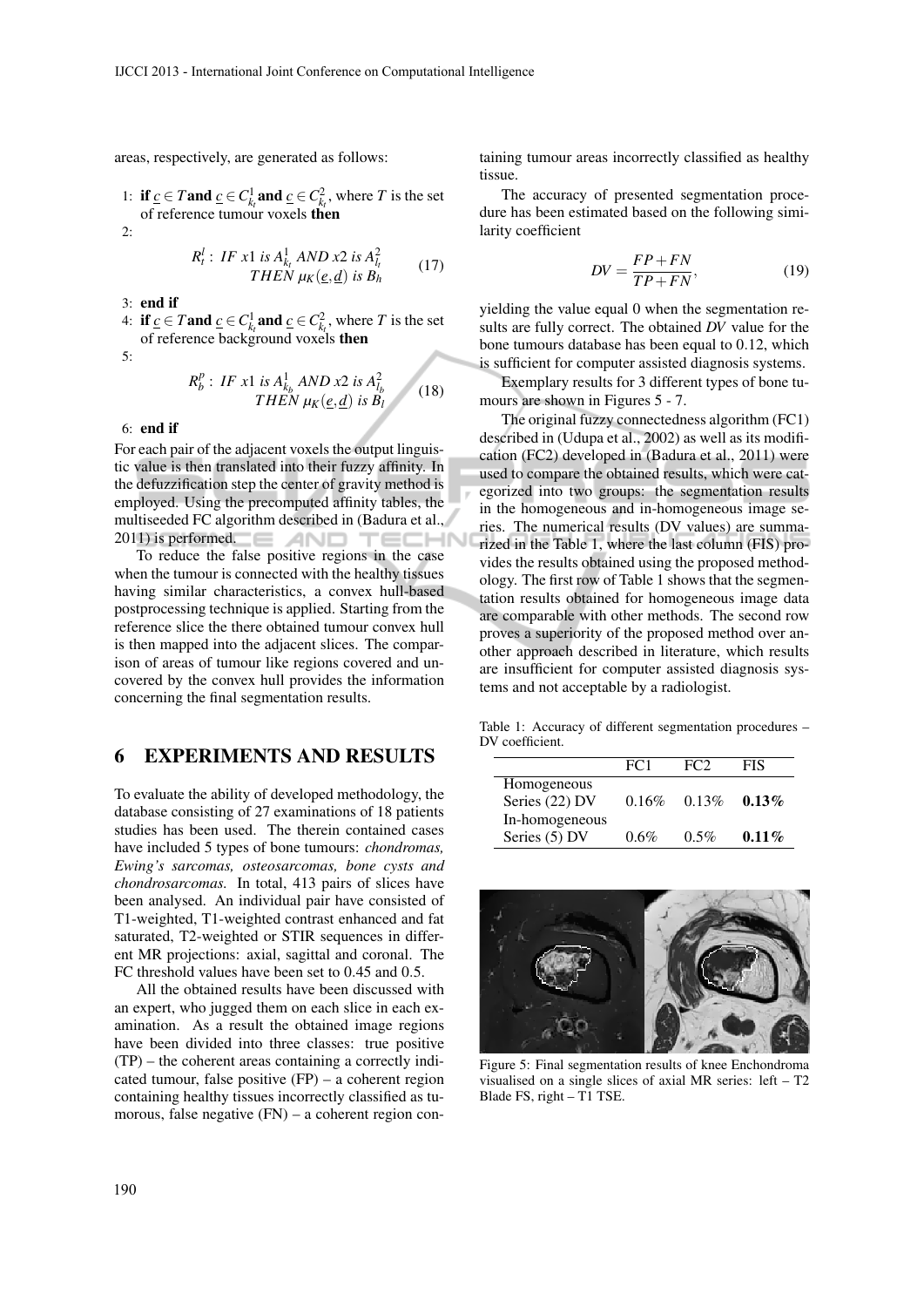

Figure 6: Final segmentation results of spines Ewing's sarcoma visualized on a single slices of sagittal MR series: left  $-$  T1+C SE FS, right  $-$  STIR.



Figure 7: Final segmentation results of tibias Osteosarcoma visualized on a single slices of coronal MR series: left – T2 FRFSE FS, right – T1 FSE.

## 7 CONCLUSIONS

This paper introduces a 3-D multifeature bone tumours segmentation method in MR images. The insensitive to bone tumour location and type algorithm combines Gaussian Mixture Model and fuzzy inference system in the fuzzy connectedness analysis. The proposed procedure has been tested on the database of real bone tumour cases consisting of 27 examinations of 18 patients, a single examination containing two different MR series. The obtained segmentation results encourage to further develop this method. The presented system provides a basis for developing an adaptively learning algorithm, training being based on the currently analysed and verified cases. The problem still remaining to be solved is the normalisation of MR sequences so that they can be compared. The plans for further work take into consider-

ation expanding the database with new tumour cases and involving in the analysis new features like texture. The detailed radiological consultation will enable developing fuzzy IF-THEN rules base and reasoning mechanism. In order to improve the segmentation results some fuzzy rules interpolation technique is also planned to be introduced.

### **REFERENCES**

- Badura, P., Kawa, J., Czajkowska, J., Rudzki, M., and Pietka, E. (2011). Fuzzy connectedness in segmentation of medical images. In *International Conference of Fuzzy Computation Theory and Applications*, pages 486–492.
- Carvalho, B. M., Joe Gau, C., Herman, G. T., and Yung Kong, T. (1999). Algorithms for fuzzy segmentation. *Pattern Analysis & Applications*, 2:73–81.
- Czajkowska, J., Bugdol, M., and Pietka, E. (2012). Kernelized fuzzy c-means method and gaussian mixture model in unsupervised cascade clustering. In *International Conference of Information Technologies in Biomedicine, Lecture Notes in Bioinformatics, Gliwice, Poland*, pages 58–66.
- Davies, A. M., Sundaram, M., and James, S. L. J. (2009). *Imaging of Bone Tumors and Tumor-Like Lesions, Techniques and Applications*. Medical Radiology, Diagnostic Imaging, Springer-Verlag Berlin Heidelberg, Berlin.
- Dempster, A. P., Laird, N. M., and Rubin, D. B. (1977). Maximum likelihood from incomplete data via the em algorithm. *Journal of the Royal Statistical Society. Series B (Methodological)*, 39(1):1–38.
- Hata, Y., Kobashi, S., Hirano, S., Kitagaki, H., and Mori, E. (2000). Automated segmentation of human brain mr images aided by fuzzy information granulation and fuzzy inference. *Systems, Man, and Cybernetics, Part C: Applications and Reviews, IEEE Transactions on*,  $30(3):381 - 395.$
- Heo, G. and Gader, P. (2010). An extension of global fuzzy c-means using kernel methods. In *IEEE International Conference on Fuzzy Systems*.
- Husband, J. E. and Reznek, R. H. (2004). *Imaging in Oncology*, volume 1. Taylor & Francis, London.
- Kickert, W. J. M. and Mamdani, E., H. (1978). Analysis of a fuzzy logic controller. *Fuzzy Sets and Systems*,  $1(1):29 - 44.$
- Ma, J., Li, M., and Zhao, Y. (2005). Segmentation of multimodality osteosarcoma mri with vectorial fuzzy-connectedness theory. *Fuzzy Systems and Knowledge Discovery, Lecture Notes in Computer Science, Springer-Verlag Berlin Heidelberg*, 36(14):1027–1030.
- Mari, M. and Dellepiane, S. (1996). A segmentation method based on fuzzy topology and clustering. In *Pattern Recognition, 1996., Proceedings of the 13th International Conference on*, volume 2, pages 565 –569 vol.2.